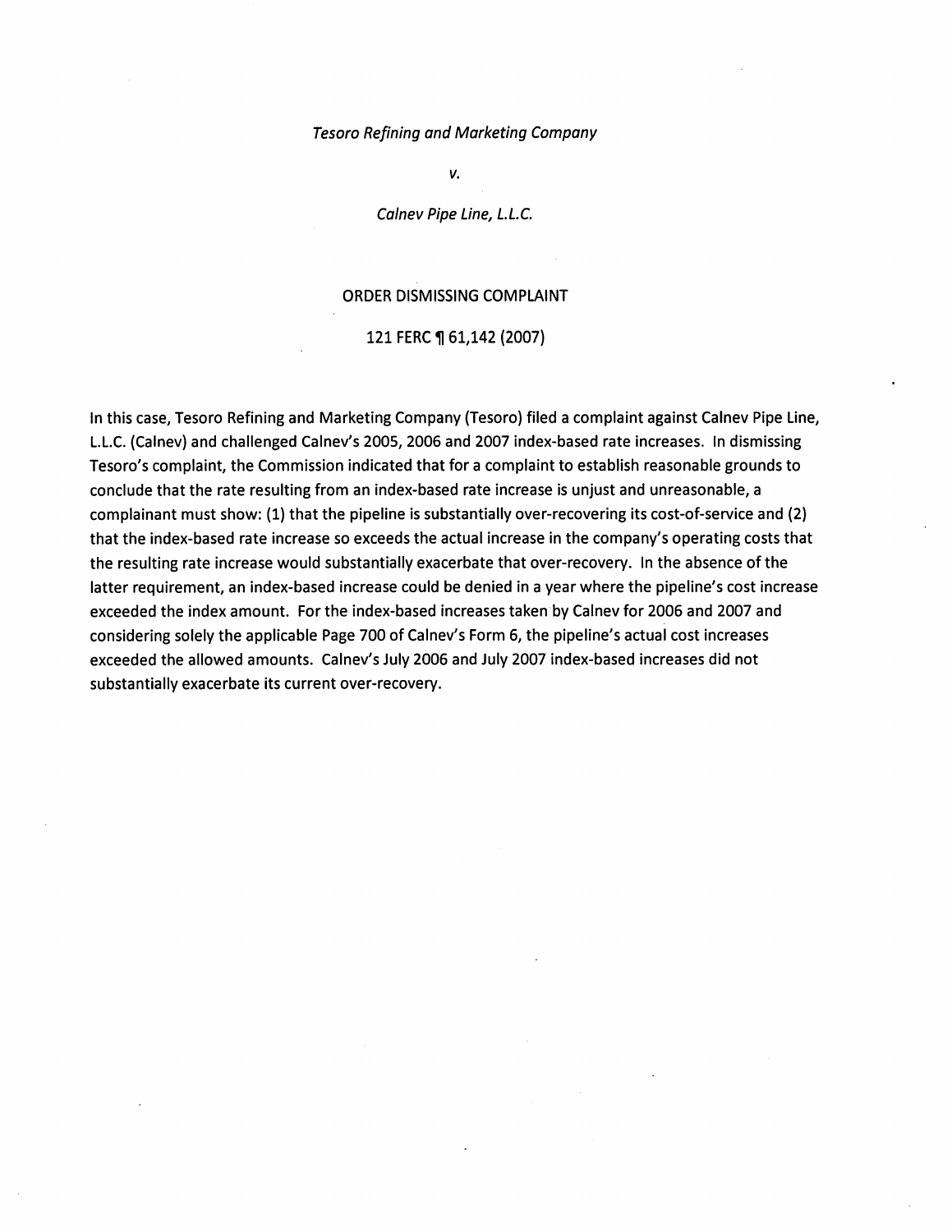### 121 FERC ¶ 61,142 UNITED STATES OF AMERICA FEDERAL ENERGY REGULATORY COMMISSION

Before Commissioners: Joseph T. Kelliher, Chairman; Suedeen G. Kelly, Marc Spitzer, Philip D. Moeller, and Jon Wellinghoff.

Tesoro Refining and Marketing Company

Docket No. OR07-16-000

v.

Calnev Pipe Line, L.L.C.

## ORDER DISMISSING COMPLAINT

(Issued November 9, 2007)

1. This order addresses a complaint filed by Tesoro Refining and Marketing Company (Tesoro) against Calnev Pipe Line, L.L.C.'s (Calnev) index-based rate increases effective July 1, 2005, 2006, and 2007. The instant order follows the standard established by a companion order on rehearing in Docket No. OR07-8-001.<sup>1</sup> Thus, for the reasons discussed below, the Commission dismisses this complaint.

### **The Complaint**

2. On August 1, 2007, Tesoro filed a complaint against Calnev Pipe Line's indexedbased increases effective July 1, 2005, 2006, and 2007.<sup>2</sup> It asserts that a review of Page 700 of Calnev's Forms No. 6 for all three years demonstrates that Calnev had a substantial over-recovery in each of these years. Tesoro also asserts that Calnev's overrecovery would have been even greater if the increase in Calnev's return was adjusted to reflect that the increase in Calnev's throughput was relatively greater than the increase in its costs. It further argues that a June 6, 2007 order addressing an indexed-based filing by SFPP, L.P. (SFPP) held that a pipeline would not be permitted to take an index-based

<sup>1</sup> See BP West Coast Products, LLC v. SFPP, L.P., 121 FERC ¶ 61,141 (2007).

2 *See* 18 C.F.R. §342.3 (2007) for the annual indexing procedure.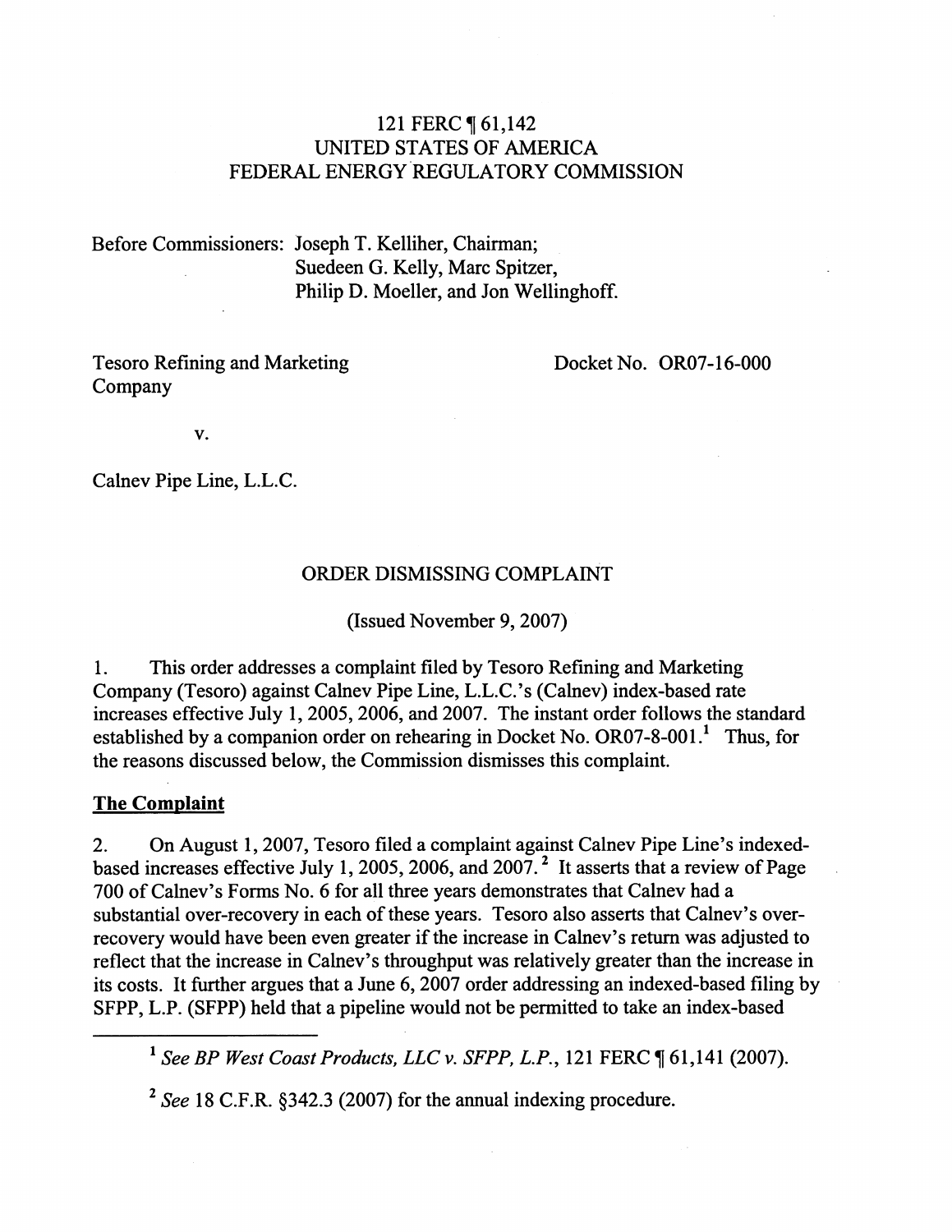increase if the pipeline was already substantially over-recovering its cost-of-service.<sup>3</sup> Given the returns on Page 700 of Calney's FERC Forms No. 6 for the years 2005, 2006, and 2007, Tesoro opines that it has established reasonable grounds to conclude that the increase in Calnev's rates so substantially exceeds the actual increase in Calnev's costs that the resulting rates are unjust and unreasonable.

3. Calnev filed an answer to the complaint. It argues that the Commission has consistently held that its indexing methodology relies solely on the comparison of Page 700 of the pipeline's FERC Form 6 in successive years. Thus, to determine whether an increase is appropriate on July 1, 2005, the Commission compares the pipeline's costs in 2003 with the costs in 2004. Calnev asserts this focuses on the comparison of the percent increase in operating costs to the percent increase permitted by the annual index. Calnev argues that the Commission only uses this comparison of percentage increases to determine whether the resulting increase is so substantially in excess of the carrier's actual cost increases that the resulting rate is unjust and unreasonable. It further argues that prior to the June 6 Order the Commission had never compared the increase in costs to the pipeline's existing profit margins. Calnev therefore concludes that the Commission arbitrarily changed the interpretation of its indexing regulations and effectively modified those regulations without notice and opportunity for comment.<sup>4</sup>

4. Moreover, Calnev asserts that its costs increased from 2004 to 2005 by 6.3 percent while the permitted increase was  $6.1485$  percent for the index year beginning July 1, 2006. Calnev bases the calculation included with its answer on a corrected FERC Form No. 6 filed after the Commission set the initial filing for hearing.<sup>5</sup> With regard to the increase effective July 1, 2007, Calnev asserts that its costs increased by 5.81 percent from 2005 to 2006 and the permitted increase under the indexing methodology was 4.3186 percent for the same period. Thus, in both years Calnev's cost increases actually exceeded the percentage increase allowed by the index methodology. Calnev therefore argues that Tesoro failed to establish reasonable grounds to conclude that the increase in the rates so substantially exceeds the actual increase in its costs that the resulting rates

<sup>3</sup> See BP West Coast Products, LLC v. SFPP, L.P., 119 FERC  $\P$  61,241 (2007) (June 6 Order).

<sup>4</sup> Calnev refers to a rehearing request of the June 6 Order filed by SFPP for examples of how pipelines could be denied an increase because the pipeline was overrecovering its cost-of-service.

<sup>5</sup> See Calnev Pipe Line L.L.C., 115 FERC ¶ 61,387 (2006). Calnev filed a motion requesting the Commission to terminate the investigation in light of its corrected 2005 FERC Form No. 6. However, the proceeding had already been assigned to an Administrative Law Judge and the discretion to determine whether to terminate the proceeding based on the corrected FERC Form No. 6 resides there.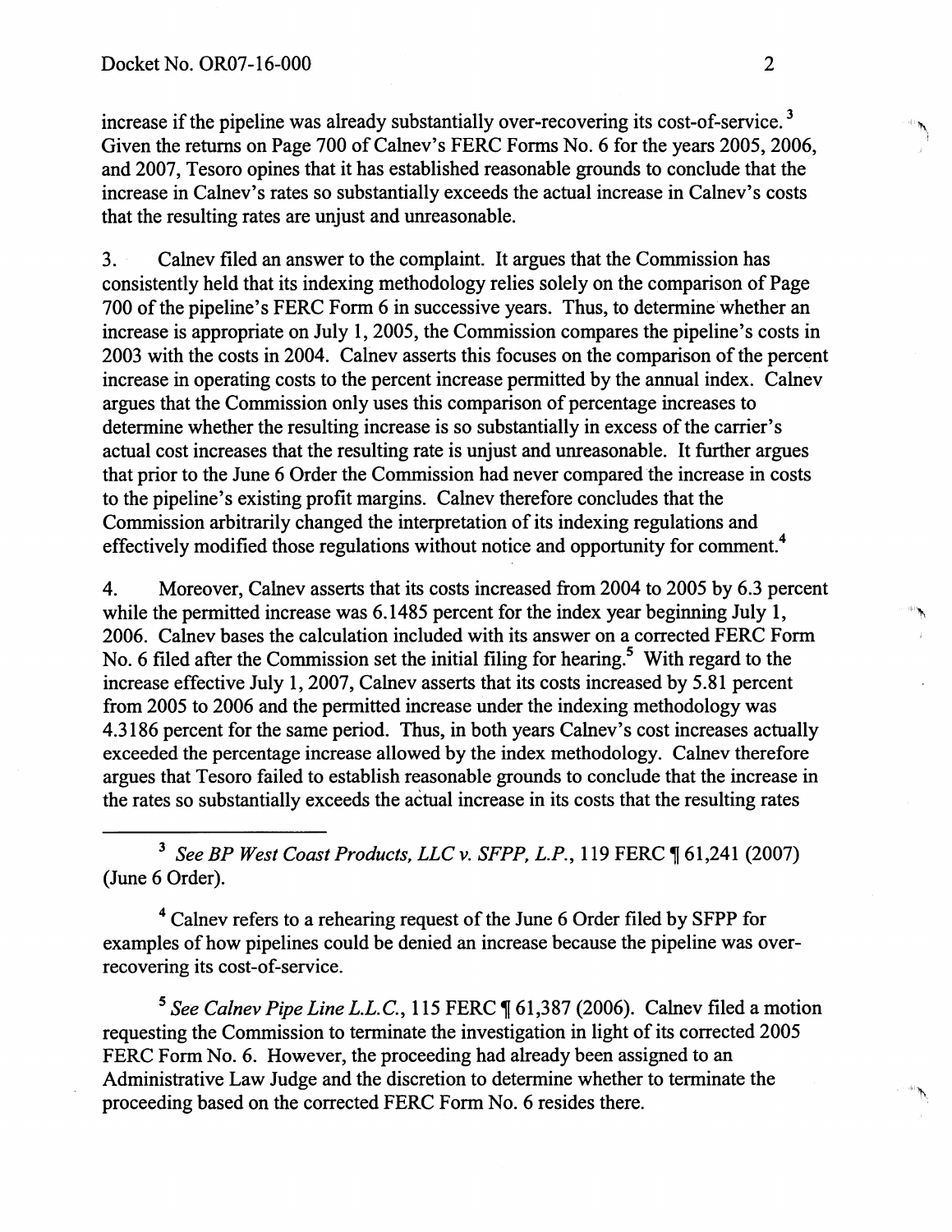were unjust or unreasonable in either year. Finally, it argues that there is no merit to the proposed cost adjustments Tesoro advances in its complaint. Tesoro filed an answer to Calnev's answer that adds little to the record. Accordingly, the answer is rejected pursuant to Rule 213 of the Commission's procedural rules.<sup>6</sup>

# **Discussion**

5. The Commission dismisses the complaint against Calnev's July 1, 2005, 2006, and 2007 index-based rate increases. In doing so, it will first clarify the June 6 Order upon which Tesoro relies. It is true that the June 6 Order states that the complaint against SFPP would meet the standard in section 343.2(c) if at the time of filing the pipeline was substantially over-recovering its costs. However this language, although overly broad, did not recognize the important distinction between the impact of a single year's increase from the application of the indexing methodology and the cumulative return over several years, which requires a more complex inquiry. The phrasing Tesoro relies on did not incorporate the facts upon which the Commission based its June 6 Order. These were (1) that on the face of the relevant Page 700, SFPP was over-recovering its cost-ofservice by some \$16 million, and (2) that the indexed-based increase would further increase that over-recovery by some \$4 million, or some 25 percent. For this reason, the increase in the dollar amount of the pipeline's return was sufficient to meet the standard of section 343.2(c).

6. As discussed in the companion order, the phrase upon which Tesoro relies did not incorporate the central holding of the June 6 Order, which was that in the cited SFPP case, the application of the index methodology would have substantially exacerbated SFPP's already substantial over-recovery of its cost-of-service. The Commission therefore clarifies that for a complaint to establish reasonable grounds to conclude that the resulting rate is unjust and unreasonable it must show (1) that the pipeline is substantially over-recovering its cost of service and (2) that the indexed-based increase so exceeds the actual increase in the pipeline's operating cost that the resulting rate increase would substantially exacerbate that over-recovery. Absent this qualification, application of the June 6 Order could lead to a denial of an index-based increase in a year where the pipeline's cost increase exceeded or was in the same range as the index amount and thus resulted in little or no material change in the pipeline's return.

7. In fact, that is precisely what could occur if the Commission accepted the instant complaint. Calnev established that the increases taken July 1, 2006 and 2007 were based on cost increases that were actually more than the increases permitted by the index, and that the index increase failed to enable Calnev to recover all of its actual cost increases. Moreover, the Commission relies solely on Page 700 of the pipeline's FERC Form No.6 in evaluating this type of complaint. Calnev is correct that if a shipper wishes to

<sup>·</sup> 6 18 C.F.R. §385.213 (2007).